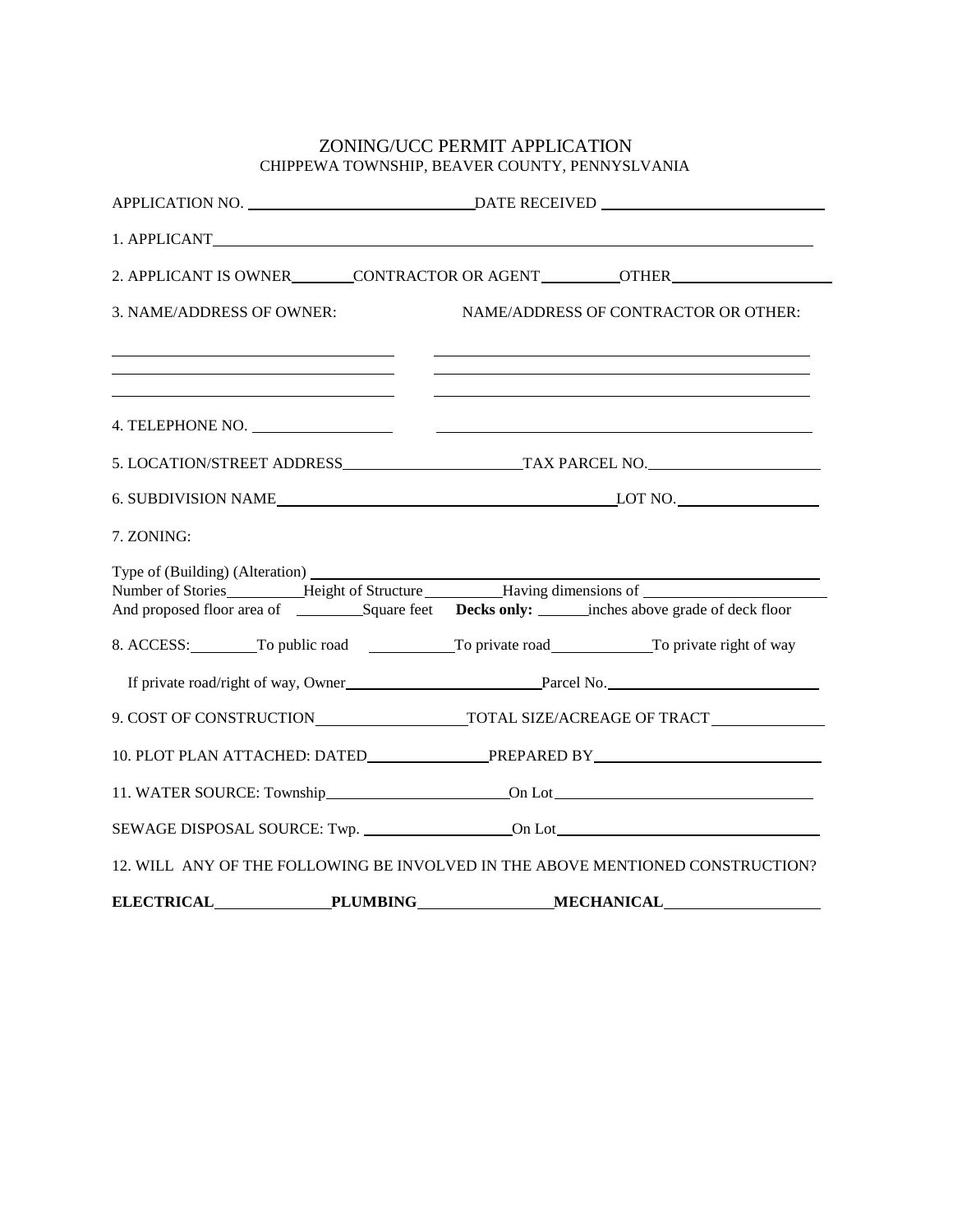## **READ, UNDERSTAND AND COMPLY WITH THE FOLLOWING NOTICES**

**NOTICE:** In addition to a construction/zoning permit, if the subject property does or will require access to a public road or street, and/or will require improvement/change of existing driveway access to a public road or street: If such public road or street is under the jurisdiction of the commonwealth of Pennsylvania, you must obtain a Highway Occupancy Permit pursuant to Act No. 428 of 1945, as amended, known as the "State Highway Law"; Application for such Highway Occupancy Permit as to a Commonwealth road or street must be made to, with and processed by the Pennsylvania Department of Transportation. If such road or street is under the jurisdiction of Chippewa township, you must apply for and obtain a Driveway Permit from the Township.

**NOTICE:** In addition to a construction/zoning permit, you may need to make other applications and obtain other permits for the development you propose, including but not limited to, depending on location of your premises, for an on-lot sewage permit and/or connection to a public sewer connection permit, water connection permit, and/or Land Development approval, prior to being able to commence construction. Further, following construction and prior to your placing into use the proposed structure/building, you will need to procure an Occupancy Permit.

**NOTICE:** Contractor prohibited by law from employing any individual to perform work pursuant to this building permit unless contractor provides proof of worker's compensation to Chippewa Township. Contractor also prohibited by law as to building or remodeling under subject Permit from engaging the services of a subcontractor unless subcontractor maintains workers' compensation insurance coverage as to subcontractor's employees. Failure of contractor and Applicant for this Permit to maintain worker's compensation insurance according to law of Commonwealth of Pennsylvania, and as to said insurance, naming Chippewa Township as a named insured, requires stoppage of all construction/work under Construction /Zoning Permit issued and a Construction/Zoning Permit may be revoked.

**NOTICE:** Property owner is responsible for determining if property is subject to private covenants or private plan restrictions and compliance with the restrictions. Private covenants may be more restrictive than zoning regulations. Issuance of a building or zoning permit **does not constitute compliance with private covenants or restrictions.** Permits issued in violation of any private covenants or restrictions is the sole responsibility of the property owner or their authorized representative.

## **STATEMENTS AND VERIFICATION BY APPLICANT**

I do hereby agree to observe and adhere to any and all provisions of the Chippewa Township Zoning Code, and do further agree and understand that my failure to do so shall constitute a violation as to any Permit issued per this Application, which violation shall cause any Permit to become Null and Void, and revocable by Chippewa Township via its Zoning Officer or other designated agent.